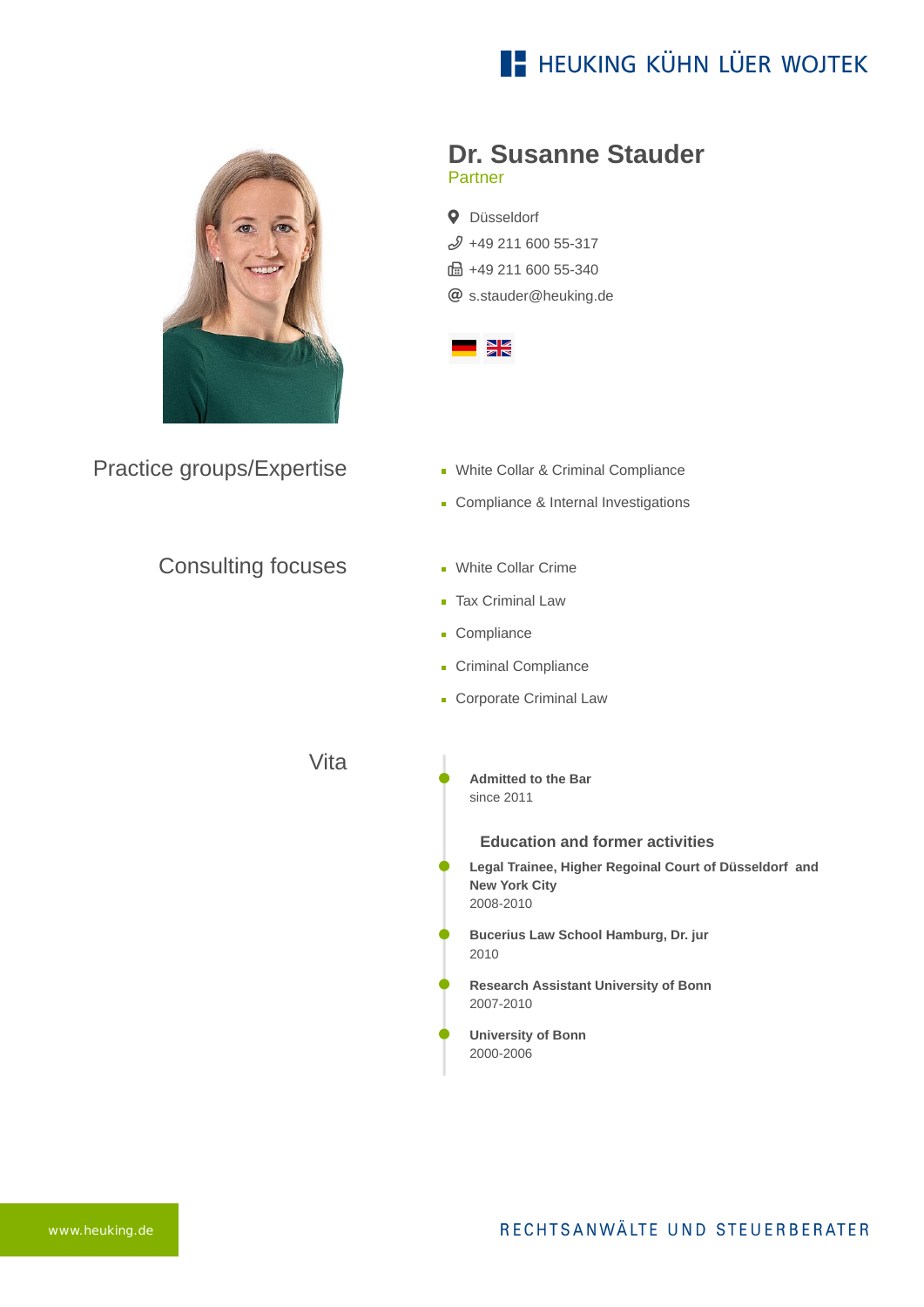### **E- HEUKING KÜHN LÜER WOJTEK**

| <b>Affiliations</b> | Arbeitsgemeinschaft Strafrecht im Deutschen Anwaltverein |
|---------------------|----------------------------------------------------------|
|                     | • International Bar Association (IBA)                    |
|                     | - Wirtschaftsstrafrechtliche Vereinigung (WisteV) e.V.   |
|                     |                                                          |

#### **[139 lawyers recognized as Best Lawyers](https://www.heuking.de/en/lawyers/detail/pdf-download.html?lawyer=366&cHash=6ada5ba29eba79010deae4ae10bc3bdc)**

- [WirtschaftsWoche: Dr. Susanne Stauder and Dr. André-M.](https://www.heuking.de/en/lawyers/detail/pdf-download.html?lawyer=366&cHash=6ada5ba29eba79010deae4ae10bc3bdc) Szesny again recognized as top lawyers for Compliance
- [Heuking admits 15 lawyers as new equity partners and](https://www.heuking.de/en/lawyers/detail/pdf-download.html?lawyer=366&cHash=6ada5ba29eba79010deae4ae10bc3bdc) salaried partners
- **[Heuking Kühn Lüer Wojtek advises Compleo on the](https://www.heuking.de/en/lawyers/detail/pdf-download.html?lawyer=366&cHash=6ada5ba29eba79010deae4ae10bc3bdc)** acquisition of innogy eMobility Solutions
- [Heuking advises Aves One AG on investment agreement to](https://www.heuking.de/en/lawyers/detail/pdf-download.html?lawyer=366&cHash=6ada5ba29eba79010deae4ae10bc3bdc) secure growth financing and on voluntary public takeover offer by Swiss Life Asset Management and Vauban Infrastructure Partners

#### **Publications** (Selection)

References

- Transparenzregister Ende der Mitteilungsfiktionen *Update Compliance 15/2022 by Dr. Susanne Stauder, Anna Coenen, …*
- Notariell beglaubigte Ausweiskopie erfüllt die Anforderungen der Identitätsprüfung nach GwG nicht *GWuR 2021, p. 115 f. by Dr. Susanne Stauder*
- Einziehung bei Geldwäsche Urteilsanmerkung zu BGH Beschl. v. 25. Mai 2021, 5 StR 62/61 *wistra 2021, p. 439 ff. (together with RA Dr. Johannes Corsten) by Dr. Susanne Stauder*
- **Chapter Germany in: Paolo Panico and Globe Law** Business (Hrsg.) *Beneficial Ownership Registers, 2021 by Dr. Susanne Stauder*
- Neues zum Transparenzregister: Gesetzesentwurf zur Ausweitung der Meldepflichten *Update Compliance 8/2021 by Dr. Susanne Stauder, Anna Coenen, …*

[You can find all publications on the lawyer profile of Dr.](https://www.heuking.de/en/lawyers/detail/dr-susanne-stauder-geb-fischer.html) Susanne Stauder at heuking.de.